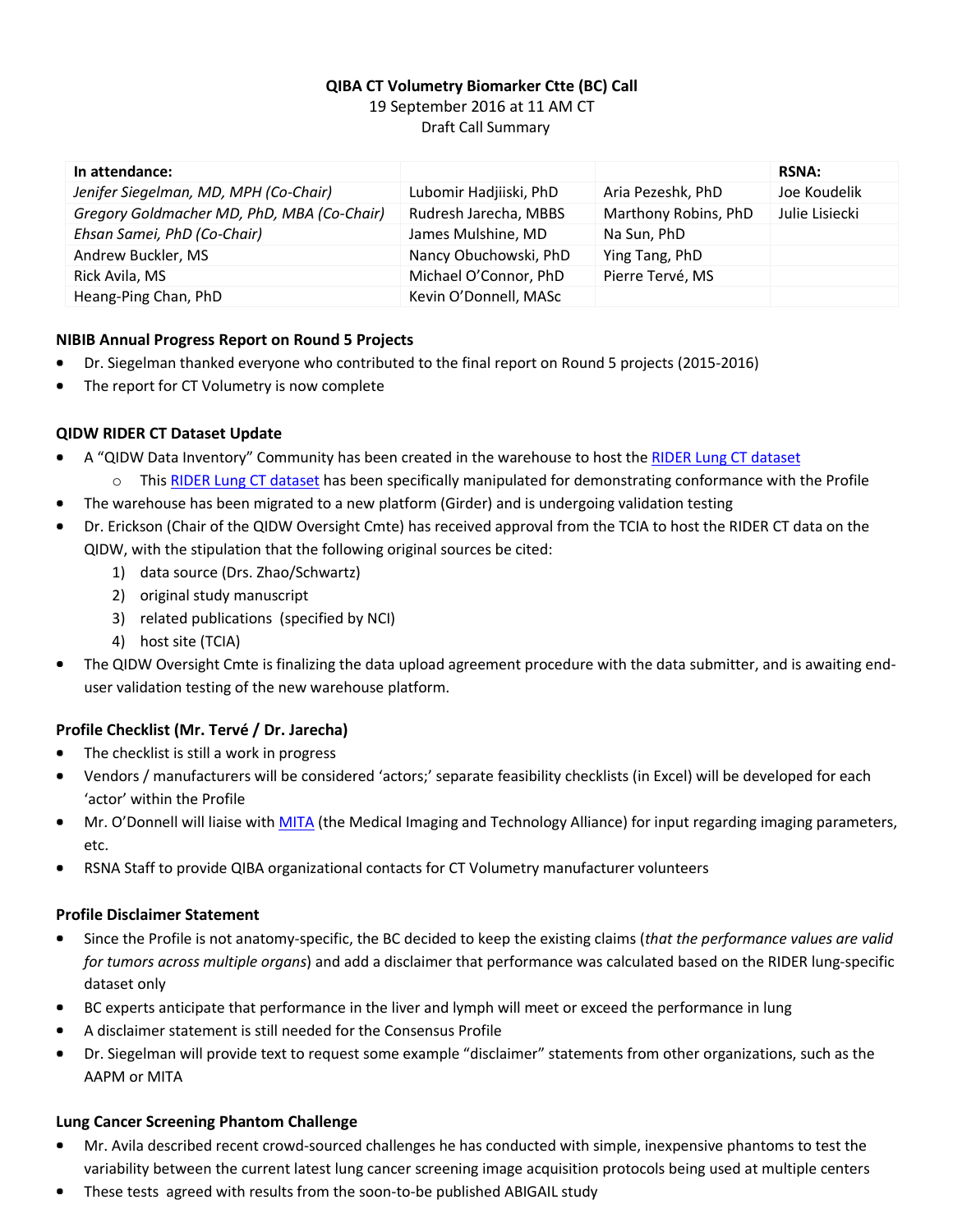- A simple phantom constructed from 3 identical rolls of 3M scotch tape was used, along with  $\bullet$ 
	- o 27 clinical imaging sites
	- o 54 CT scanners tested
	- o 18 scanner models tested from GE, Siemens, Philips, and Toshiba
- Results indicated more variation than expected
- Sites were provided with immediate feedback and then corrected their parameters to match protocol requirements
- Important lessons from this study include:  $\bullet$ 
	- $\circ$  It is easy to do lung cancer screening correctly and effectively if provided with the correct parameters and scale
	- $\circ$  Due to its simplicity and scalability, this phantom tool could be used to scale studies in many areas beyond lung cancer screening
	- o Screening and Profile conformance could be easily monitored remotely
	- $\circ$  As this methodology is accessible to practitioners, it may further the mission of quantitative imaging

#### **HU Density Changes WebEx Calls**

- **Call #1:** *Tuesday, September 20th at 3:30 pm CT*
	- $\circ$  To discuss HU Density Changes deep within objects and Reconstruction Kernels, as related to Conformance procedures in the CT Volumetry Profile
	- $\circ$  requested by Mr. Avila to clarify concerns regarding data related to reconstruction kernels

## **Call #2: QIBA Lung Nodule Assessment in CT Screening Task Force:** *Wednesday, September 21st at 1 pm CT*

- o Mr. Avila to distribute his draft of the enhanced conformance section with background for review / discussion on the call
- o Mr. O'Donnell to provide guidance on Profile harmonization
- $\circ$  Wording for release for general public comment with appropriate caveats to be discussed

## **Harmonization of the Lung Nodule Volume Assessment and Monitoring in Low Dose CT Screening Profiles**

- $\bullet$ Alignment between the two Profiles is especially important for the methodologically determined physics measurements
- Methods across Profiles should be as similar as possible

Solutions need to be scalable, in order to apply in many different settings

#### **RSNA 2016 Poster**

- Volunteers willing to help with poster design are asked to contact Dr. Siegelman: [jsiegelman1@partners.org](mailto:jsiegelman1@partners.org)
- The poster will be divided into several sections:
	- 1) Current Profile / Value Statement
	- 2) Areas for further investigation, such as texture analysis and Mr. Avila's crowd-sourced phantom data
	- 3) Ways to drive home the "value" of QIBA message; e.g., demonstrate the magnitude of improvement possible when following the CT Vol Profile
	- 4) Solicitation of volunteers for the Profile Field Test
		- A handout could be provided at the poster, along with a QR code on the poster, to explain the purpose of the field test and the group's goals
		- An electronic sign-up, e.g. a Google form, could be utilized to capture potential volunteers
	- 5) Other topics to include:
		- Current Group 3A challenge results (Dr. Samei)
		- $\Box$  Update on the FDA liver phantom project (Dr. Petrick)
		- $\Box$  Update on the phantom nodule insertion project (Dr. Samei)
		- **Update on the conformance section (Mr. Avila)**

## **[Meet-the-Expert QIBA Poster Sessions at](https://goo.gl/DMZbNI) RSNA 2016**

Engaged BC volunteers are encouraged to sign up for these lunch-time sessions to interact with RSNA Meeting attendees ٠ and garner support for the field test